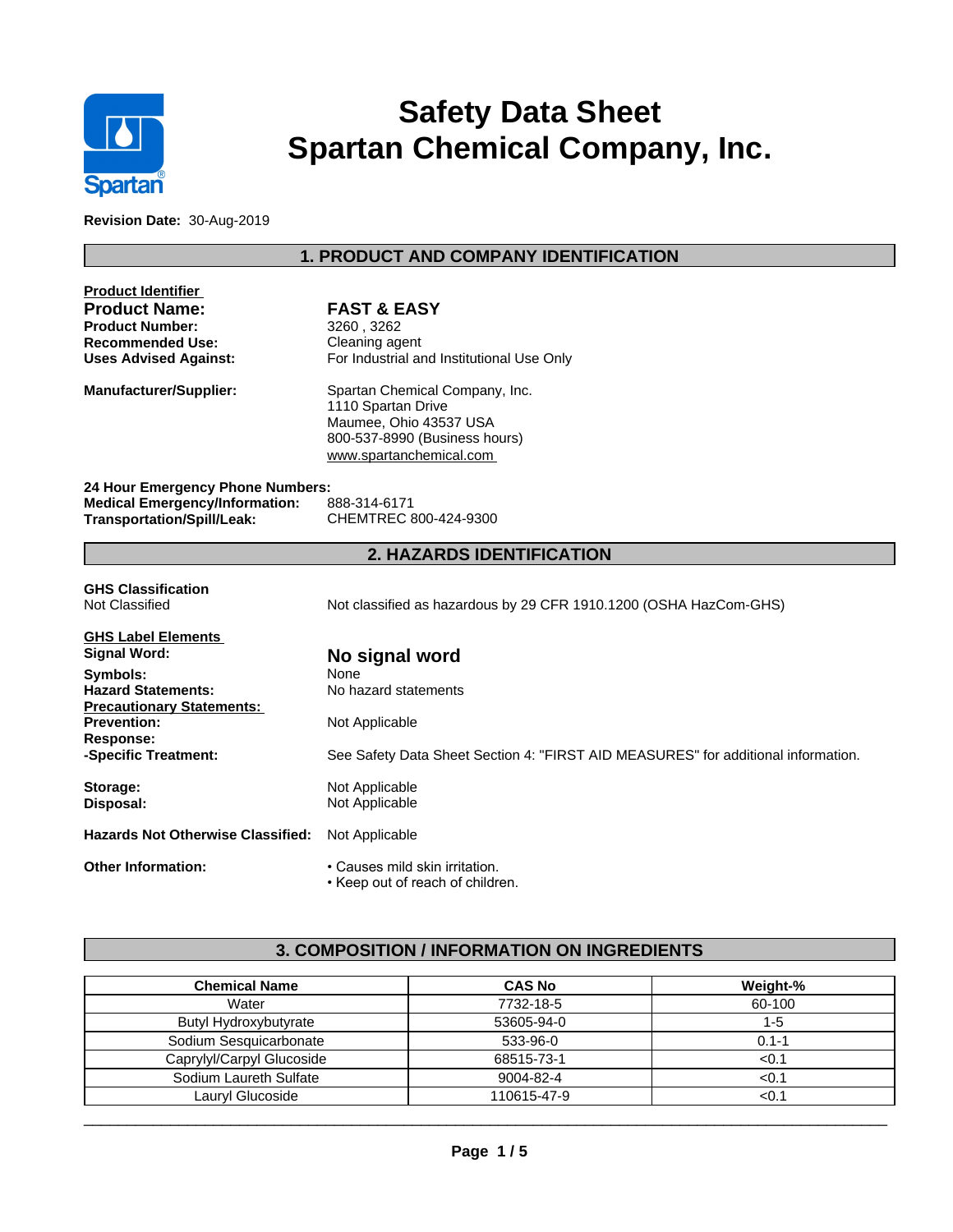| Sodium Myristoyl Sarcosinate | 30364-51-3         | <∪.               |
|------------------------------|--------------------|-------------------|
| Fragrance                    | <b>PROPRIETARY</b> | <u.< td=""></u.<> |
| Methylchloroisothiazolinone  | 26172-55-4         | <∪.∶              |
| Acid Yellow 36               | 587-98-4           |                   |
| Methylisothiazolinone        | 2682-20-4          |                   |
| Direct Blue 86               | 1330-38-7          |                   |

Specific chemical identity and/or exact percentage of composition has been withheld as a trade secret.

### **4. FIRST AID MEASURES**

| -Eye Contact:                                                           | Rinse cautiously with water for several minutes. Remove contact lenses, if present and<br>easy to do. Continue rinsing. If eye irritation persists: Get medical attention.                                                                                                                                                  |  |
|-------------------------------------------------------------------------|-----------------------------------------------------------------------------------------------------------------------------------------------------------------------------------------------------------------------------------------------------------------------------------------------------------------------------|--|
| -Skin Contact:                                                          | Wash with soap and water. If skin irritation occurs: Get medical attention.                                                                                                                                                                                                                                                 |  |
| -Inhalation:                                                            | Remove victim to fresh air and keep at rest in a position comfortable for breathing. Call a<br>poison control center or physician if you feel unwell.<br>Rinse mouth. Do NOT induce vomiting. Never give anything by mouth to an unconscious<br>person. Get medical attention if you feel unwell.<br>Treat symptomatically. |  |
| -Ingestion:                                                             |                                                                                                                                                                                                                                                                                                                             |  |
| <b>Note to Physicians:</b>                                              |                                                                                                                                                                                                                                                                                                                             |  |
|                                                                         | <b>5. FIRE-FIGHTING MEASURES</b>                                                                                                                                                                                                                                                                                            |  |
|                                                                         |                                                                                                                                                                                                                                                                                                                             |  |
| <b>Suitable Extinguishing Media:</b>                                    | Product does not support combustion. Use extinguishing agent suitable for type of<br>surrounding fire                                                                                                                                                                                                                       |  |
| Specific Hazards Arising from the<br><b>Chemical:</b>                   | Dried product is capable of burning. Combustion products are toxic.                                                                                                                                                                                                                                                         |  |
| <b>Hazardous Combustion Products:</b>                                   | May include Carbon monoxide Carbon dioxide and other toxic gases or vapors.                                                                                                                                                                                                                                                 |  |
| <b>Protective Equipment and</b><br><b>Precautions for Firefighters:</b> | Wear MSHA/NIOSH approved self-contained breathing apparatus (SCBA) and full                                                                                                                                                                                                                                                 |  |

#### **6. ACCIDENTAL RELEASE MEASURES**

| <b>Personal Precautions:</b>      | Avoid contact with skin, eyes or clothing. Use personal protective equipment as required.       |
|-----------------------------------|-------------------------------------------------------------------------------------------------|
| <b>Environmental Precautions:</b> | Do not rinse spill onto the ground, into storm sewers or bodies of water.                       |
| <b>Methods for Clean-Up:</b>      | Prevent further leakage or spillage if safe to do so. Contain and collect spillage with         |
|                                   | non-combustible absorbent material, (e.g. sand, earth, diatomaceous earth, vermiculite)         |
|                                   | and place in container for disposal according to local / national regulations (see Section 13). |

## **7. HANDLING AND STORAGE**

| <b>Advice on Safe Handling:</b> | Handle in accordance with good industrial hygiene and safety practice. Wash thoroughly<br>after handling.                          |
|---------------------------------|------------------------------------------------------------------------------------------------------------------------------------|
| <b>Storage Conditions:</b>      | Keep containers tightly closed in a dry, cool and well-ventilated place. Keep out of the reach<br>of children. Keep from freezing. |
| <b>Suggested Shelf Life:</b>    | Minimum of 2 years from date of manufacture.                                                                                       |

# **8. EXPOSURE CONTROLS / PERSONAL PROTECTION**

#### **Occupational Exposure Limits:** .

| <b>Chemical Name</b> | ACGIH TLV                                             | <b>OSHA PEL</b> | <b>NIOSH</b>                                   |
|----------------------|-------------------------------------------------------|-----------------|------------------------------------------------|
| Direct Blue 86       | 1 mg/m <sup>3</sup> Cu dust and mist<br><b>TWA: 1</b> |                 | IDLH: 100 mg/m <sup>3</sup> Cu dust and        |
| 1330-38-7            |                                                       |                 | mist                                           |
|                      |                                                       |                 | TWA:<br>I mɑ/m <sup>ɜ</sup> Cu dust and mist l |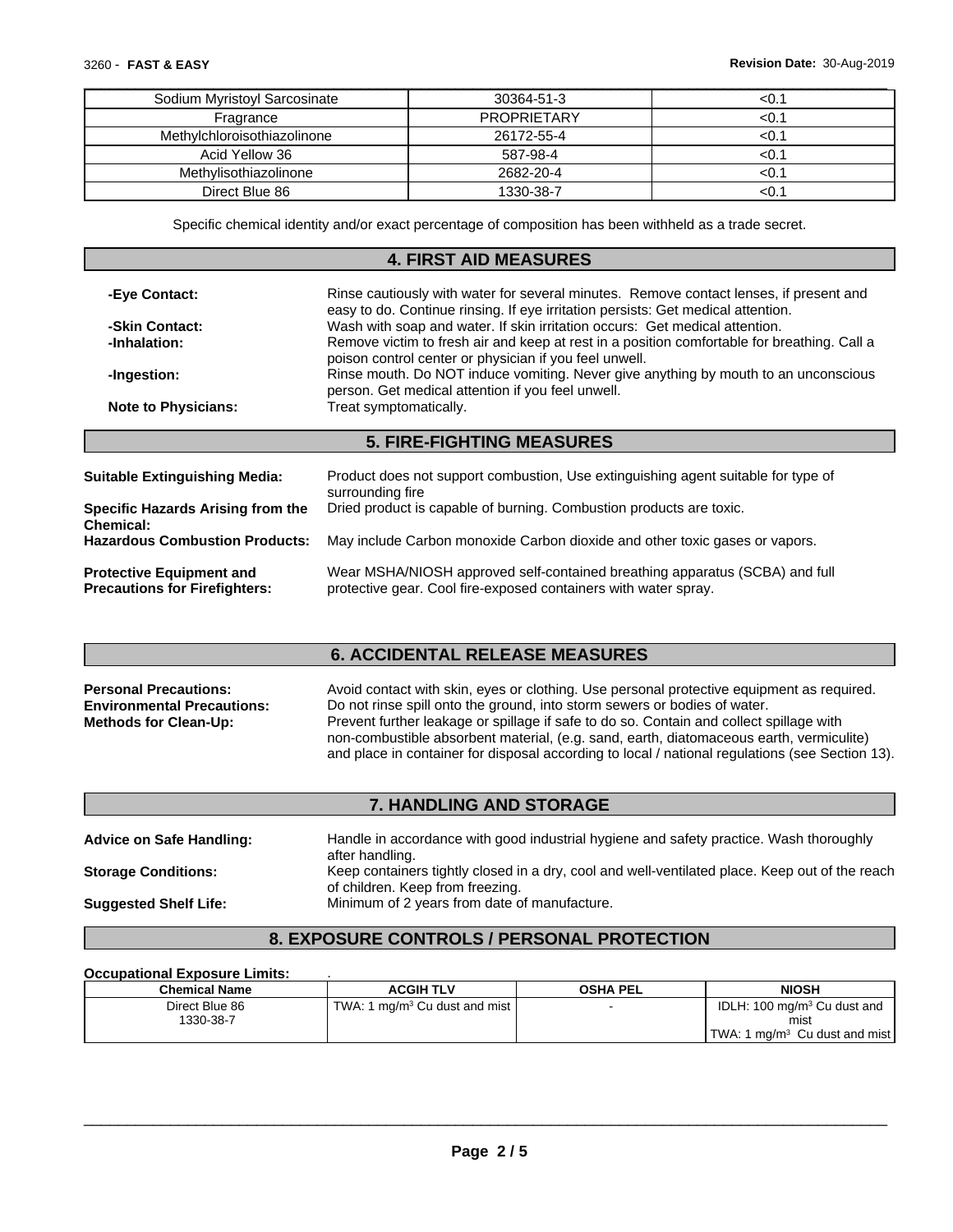| <b>Engineering Controls:</b>           | Provide good general ventilation.                                                       |
|----------------------------------------|-----------------------------------------------------------------------------------------|
|                                        | If work practices generate dust, fumes, gas, vapors or mists which expose workers to    |
|                                        | chemicals above the occupational exposure limits, local exhaust ventilation or other    |
|                                        | engineering controls should be considered.                                              |
| <b>Personal Protective Equipment</b>   |                                                                                         |
| <b>Eve/Face Protection:</b>            | Not required with expected use.                                                         |
| <b>Skin and Body Protection:</b>       | Not required with expected use.                                                         |
| <b>Respiratory Protection:</b>         | Not required with expected use.                                                         |
|                                        | If occupational exposure limits are exceeded or respiratory irritation occurs, use of a |
|                                        | NIOSH/MSHA approved respirator suitable for the use-conditions and chemicals in Section |
|                                        | 3 should be considered.                                                                 |
| <b>General Hygiene Considerations:</b> | Wash hands and any exposed skin thoroughly after handling.                              |
|                                        | See 29 CFR 1910.132-138 for further guidance.                                           |

 $\_$  ,  $\_$  ,  $\_$  ,  $\_$  ,  $\_$  ,  $\_$  ,  $\_$  ,  $\_$  ,  $\_$  ,  $\_$  ,  $\_$  ,  $\_$  ,  $\_$  ,  $\_$  ,  $\_$  ,  $\_$  ,  $\_$  ,  $\_$  ,  $\_$  ,  $\_$  ,  $\_$  ,  $\_$  ,  $\_$  ,  $\_$  ,  $\_$  ,  $\_$  ,  $\_$  ,  $\_$  ,  $\_$  ,  $\_$  ,  $\_$  ,  $\_$  ,  $\_$  ,  $\_$  ,  $\_$  ,  $\_$  ,  $\_$  ,

## **9. PHYSICAL AND CHEMICAL PROPERTIES**

| Appearance/Physical State:        | Liquid                       |
|-----------------------------------|------------------------------|
| Color:                            | Yellow                       |
| lOdor:                            | <b>Pleasant</b>              |
| pH:                               | l9.5-10.5                    |
| Melting Point / Freezing Point:   | No information available.    |
| Boiling Point / Boiling Range:    | 100 °C / 212 °F              |
| Flash Point:                      | 100 °C $/$ > 212 °F ASTM D56 |
| <b>Evaporation Rate:</b>          | $< 1$ (BuAc = 1)             |
| Flammability (solid, gas)         | No information available.    |
| <b>Upper Flammability Limit:</b>  | No information available.    |
| <b>Lower Flammability Limit:</b>  | No information available.    |
| Vapor Pressure:                   | No information available.    |
| Vapor Density:                    | No information available.    |
| <b>Specific Gravity:</b>          | 1.001                        |
| Solubility(ies):                  | Soluble in water             |
| <b>Partition Coefficient:</b>     | No information available.    |
| <b>Autoignition Temperature:</b>  | No information available.    |
| <b>Decomposition Temperature:</b> | No information available.    |
| Viscosity:                        | No information available.    |

# **10. STABILITY AND REACTIVITY**

| <b>Reactivity:</b>             | This material is considered to be non-reactive under normal conditions of use.                     |
|--------------------------------|----------------------------------------------------------------------------------------------------|
| <b>Chemical Stability:</b>     | Stable under normal conditions.                                                                    |
|                                | <b>Possibility of Hazardous Reactions:</b> Not expected to occur with normal handling and storage. |
| <b>Conditions to Avoid:</b>    | Extremes of temperature and direct sunlight.                                                       |
| Incompatible Materials:        | Strong oxidizing agents. Strong acids.                                                             |
| <b>Hazardous Decomposition</b> | May include carbon monoxide, carbon dioxide (CO2) and other toxic gases or vapors.                 |
| Products:                      |                                                                                                    |
|                                |                                                                                                    |

# **11. TOXICOLOGICAL INFORMATION**

| <b>Likely Routes of Exposure:</b>   | Eyes, Skin, Ingestion, Inhalation.                     |
|-------------------------------------|--------------------------------------------------------|
| <b>Symptoms of Exposure:</b>        |                                                        |
| -Eye Contact:                       | Pain and redness.                                      |
| -Skin Contact:                      | Drying of the skin.                                    |
| -Inhalation:                        | Nasal discomfort and coughing.                         |
| -Ingestion:                         | Pain, nausea, vomiting and diarrhea.                   |
| Immediate, Delayed, Chronic Effects |                                                        |
| Product Information:                | Data not available or insufficient for classification. |

#### **Numerical Measures of Toxicity**

The following acute toxicity estimates (ATE) are calculated based on the GHS document. Data not available or insufficient for classification.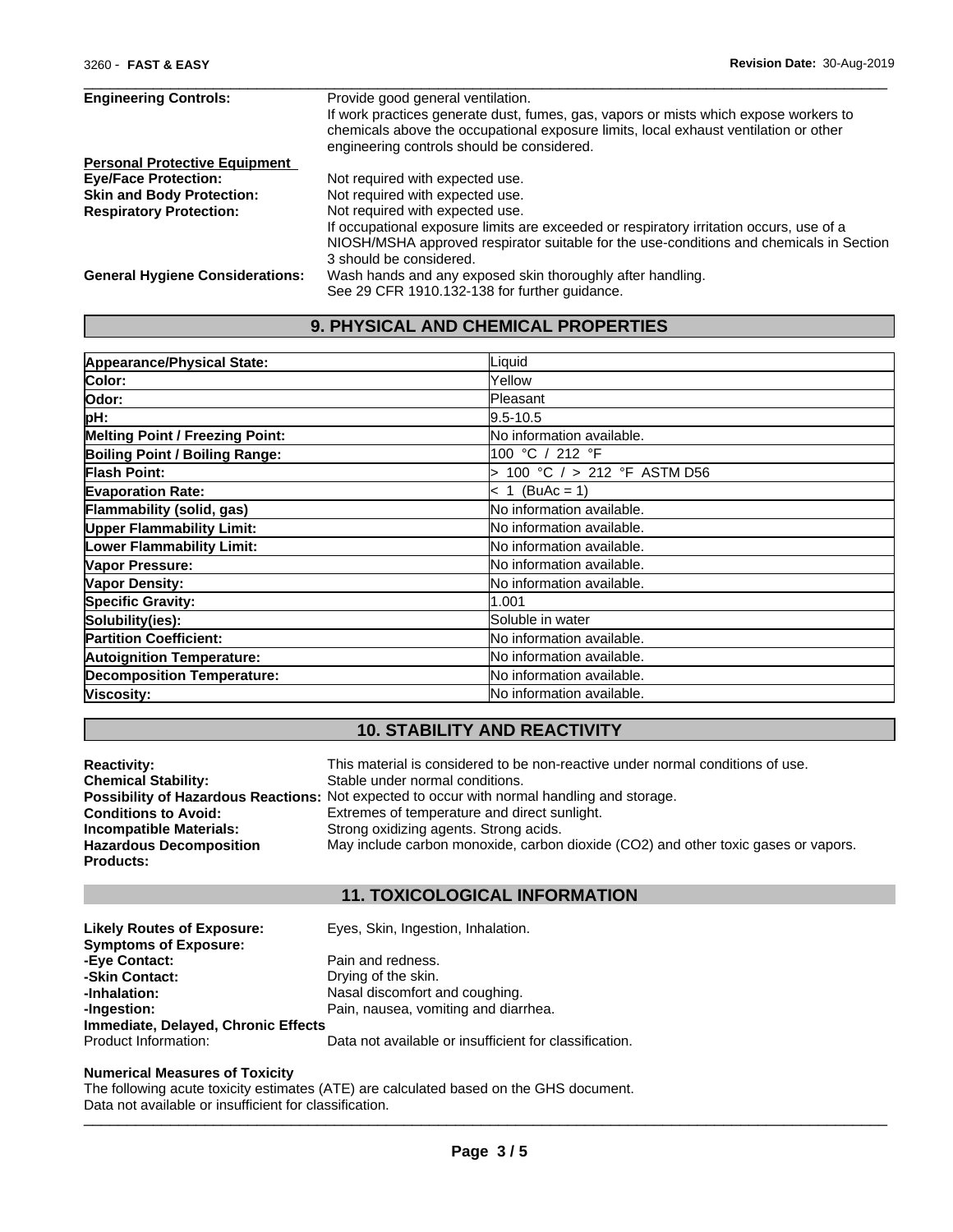#### **Component Acute Toxicity Information**

| <b>Chemical Name</b>                      | Oral LD50            | <b>Dermal LD50</b> | <b>Inhalation LC50</b>  |
|-------------------------------------------|----------------------|--------------------|-------------------------|
| Water<br>7732-18-5                        | $> 90$ mL/kg (Rat)   | Not Available      | Not Available           |
| Sodium Laureth Sulfate<br>9004-82-4       | $= 1600$ mg/kg (Rat) | Not Available      | Not Available           |
| Methylchloroisothiazolinone<br>26172-55-4 | $= 481$ mg/kg (Rat)  | Not Available      | $= 1.23$ mg/L (Rat) 4 h |
| Acid Yellow 36<br>587-98-4                | $= 5000$ mg/kg (Rat) | Not Available      | Not Available           |
| Direct Blue 86<br>1330-38-7               | $>$ 5 g/kg (Rat)     | Not Available      | Not Available           |

 $\_$  ,  $\_$  ,  $\_$  ,  $\_$  ,  $\_$  ,  $\_$  ,  $\_$  ,  $\_$  ,  $\_$  ,  $\_$  ,  $\_$  ,  $\_$  ,  $\_$  ,  $\_$  ,  $\_$  ,  $\_$  ,  $\_$  ,  $\_$  ,  $\_$  ,  $\_$  ,  $\_$  ,  $\_$  ,  $\_$  ,  $\_$  ,  $\_$  ,  $\_$  ,  $\_$  ,  $\_$  ,  $\_$  ,  $\_$  ,  $\_$  ,  $\_$  ,  $\_$  ,  $\_$  ,  $\_$  ,  $\_$  ,  $\_$  ,

**Carcinogenicity:** No components present at 0.1% or greater are listed as to being carcinogens by ACGIH, IARC, NTP or OSHA.

#### **12. ECOLOGICAL INFORMATION**

| <b>Chemical Name</b>                                                                                                                                                                                    | <b>Algae/Aquatic Plants</b>                                                                                                                                                                                                                                                    | Fish                                                                                                                                       | <b>Toxicity to</b><br><b>Microorganisms</b> | <b>Crustacea</b>                                                                                                                                         |  |
|---------------------------------------------------------------------------------------------------------------------------------------------------------------------------------------------------------|--------------------------------------------------------------------------------------------------------------------------------------------------------------------------------------------------------------------------------------------------------------------------------|--------------------------------------------------------------------------------------------------------------------------------------------|---------------------------------------------|----------------------------------------------------------------------------------------------------------------------------------------------------------|--|
| $0.11 - 0.16$ : 72 h<br>Methylchloroisothiazolinone<br>26172-55-4<br>Pseudokirchneriella<br>subcapitata mg/L EC50<br>static 0.03 - 0.13: 96 h<br>Pseudokirchneriella<br>subcapitata mg/L EC50<br>static |                                                                                                                                                                                                                                                                                | 1.6: 96 h Oncorhynchus<br>mykiss mg/L LC50<br>semi-static                                                                                  | Not Available                               | 4.71: 48 h Daphnia magna<br>mg/L EC50 0.12 - 0.3: 48 h<br>Daphnia magna mg/L EC50<br>Flow through 0.71 - 0.99: 48<br>h Daphnia magna mg/L<br>EC50 Static |  |
| <b>Persistence and Degradability:</b><br><b>Bioaccumulation:</b>                                                                                                                                        | No information available.<br>No information available.                                                                                                                                                                                                                         |                                                                                                                                            |                                             |                                                                                                                                                          |  |
| <b>Other Adverse Effects:</b>                                                                                                                                                                           | No information available.                                                                                                                                                                                                                                                      |                                                                                                                                            |                                             |                                                                                                                                                          |  |
|                                                                                                                                                                                                         |                                                                                                                                                                                                                                                                                | <b>13. DISPOSAL CONSIDERATIONS</b>                                                                                                         |                                             |                                                                                                                                                          |  |
| <b>Disposal of Wastes:</b><br><b>Contaminated Packaging:</b>                                                                                                                                            |                                                                                                                                                                                                                                                                                | Dispose of in accordance with federal, state and local regulations.<br>Dispose of in accordance with federal, state and local regulations. |                                             |                                                                                                                                                          |  |
|                                                                                                                                                                                                         |                                                                                                                                                                                                                                                                                | <b>14. TRANSPORT INFORMATION</b>                                                                                                           |                                             |                                                                                                                                                          |  |
| DOT:<br><b>Proper Shipping Name:</b><br><b>Special Provisions:</b>                                                                                                                                      | Not Regulated<br>Non Hazardous Product<br>Shipping descriptions may vary based on mode of transport, quantities, package size,<br>and/or origin and destination. Check with a trained hazardous materials transportation<br>expert for information specific to your situation. |                                                                                                                                            |                                             |                                                                                                                                                          |  |
| IMDG:<br>Not Regulated<br>Non Hazardous Product<br><b>Proper Shipping Name:</b>                                                                                                                         |                                                                                                                                                                                                                                                                                |                                                                                                                                            |                                             |                                                                                                                                                          |  |

**TSCA Status:** (Toxic Substance Control Act Section 8(b) Inventory)

All chemical substances in this product are included on or exempted from listing on the TSCA Inventory of Chemical Substances.

#### **SARA 313**

This product does not contain listed substances above the "de minimus" level

| SARA 311/312 Hazard Categories |     |  |
|--------------------------------|-----|--|
| <b>Acute Health Hazard:</b>    | Yes |  |
| <b>Chronic Health Hazard:</b>  | Nο  |  |
| Fire Hazard:                   | N٥  |  |